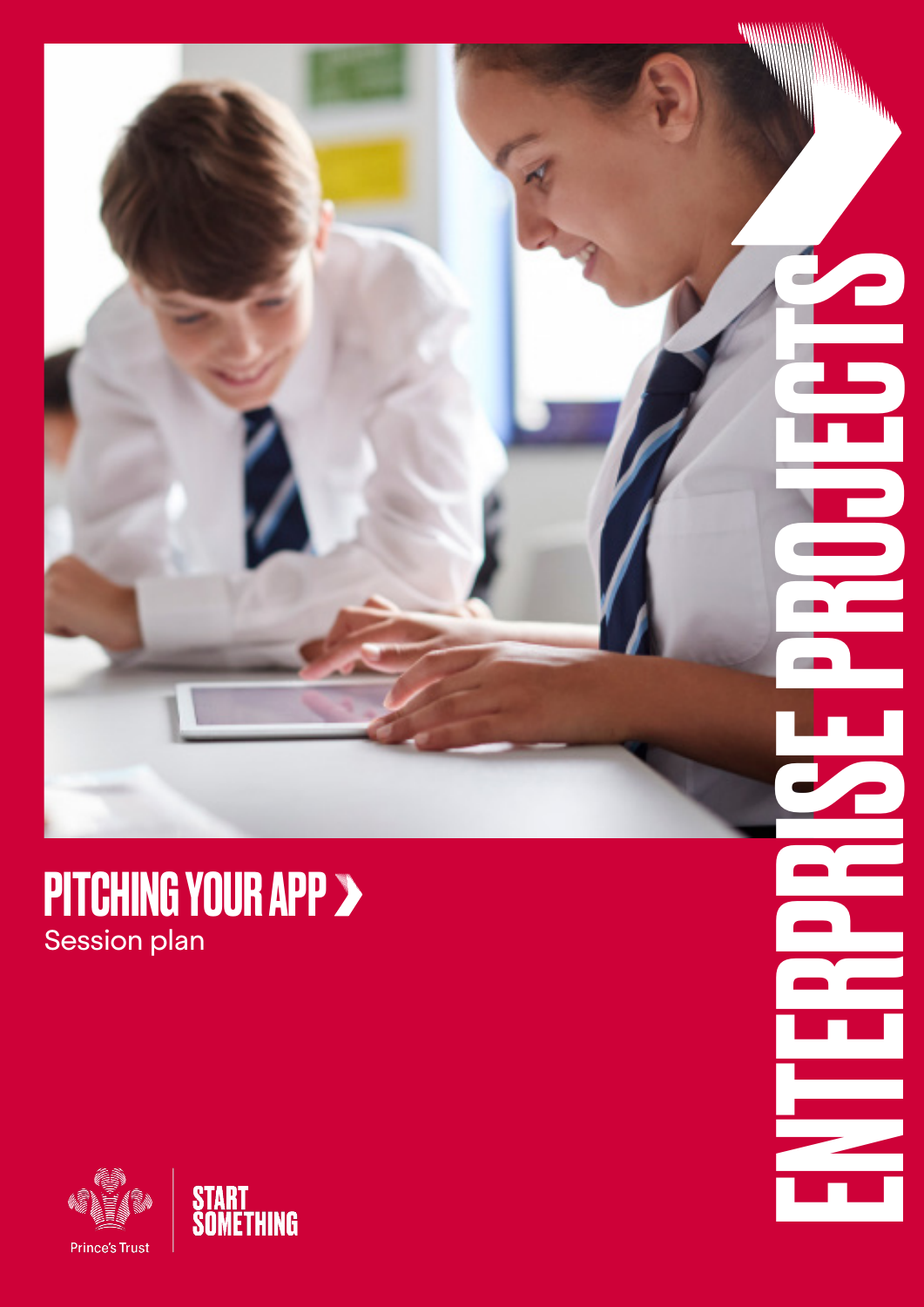# **AT A GLANCE >**

This is the final session in the Digital Creativity unit. In this session, learners will present their ideas and prototypes and demonstrate their learning. They will also have the option to reflect on their learning over the course of the four sessions. This session was made with the support of Apple and was created by Coventry University.



#### LLN OPPORTUNITIES

- Presenting and pitching an app idea
- $\blacktriangleright$  Asking and answering presentation questions



#### MATERIALS

- Careers in Tech for Good video and worksheet
- Learners' prototypes and any presentation/ pitch materials that are needed



- $\vee$  Demonstrate their understanding of sustainability, the digital landscape and Tech for Good in a pitch presentation
- $\vee$  Deliver a pitch presentation



| <b>ACTIVITY</b>                        | TIME         | PAGE |
|----------------------------------------|--------------|------|
| Pitching your idea                     | Dependent    | 03   |
| Optional: Your career in Tech for Good | 15 minutes   | 04   |
| Wrap up                                | 5-10 minutes | 05   |

#### WHO CREATED THIS SESSION?

Dr Bianca Wright is Associate Professor and Curriculum Lead: Immersive in Coventry University's Faculty of Arts and Humanities. Bianca has worked on a range of projects in academia and industry, most recently focusing on immersive technologies and digital skills development. Coventry University's Faculty of Arts and Humanities aims to experiment in, and share digital and immersive cultural practice across, teaching and learning, community and industry engagement and research, through an ambitious programme of digital projects in augmented reality, virtual reality and digital praxis.



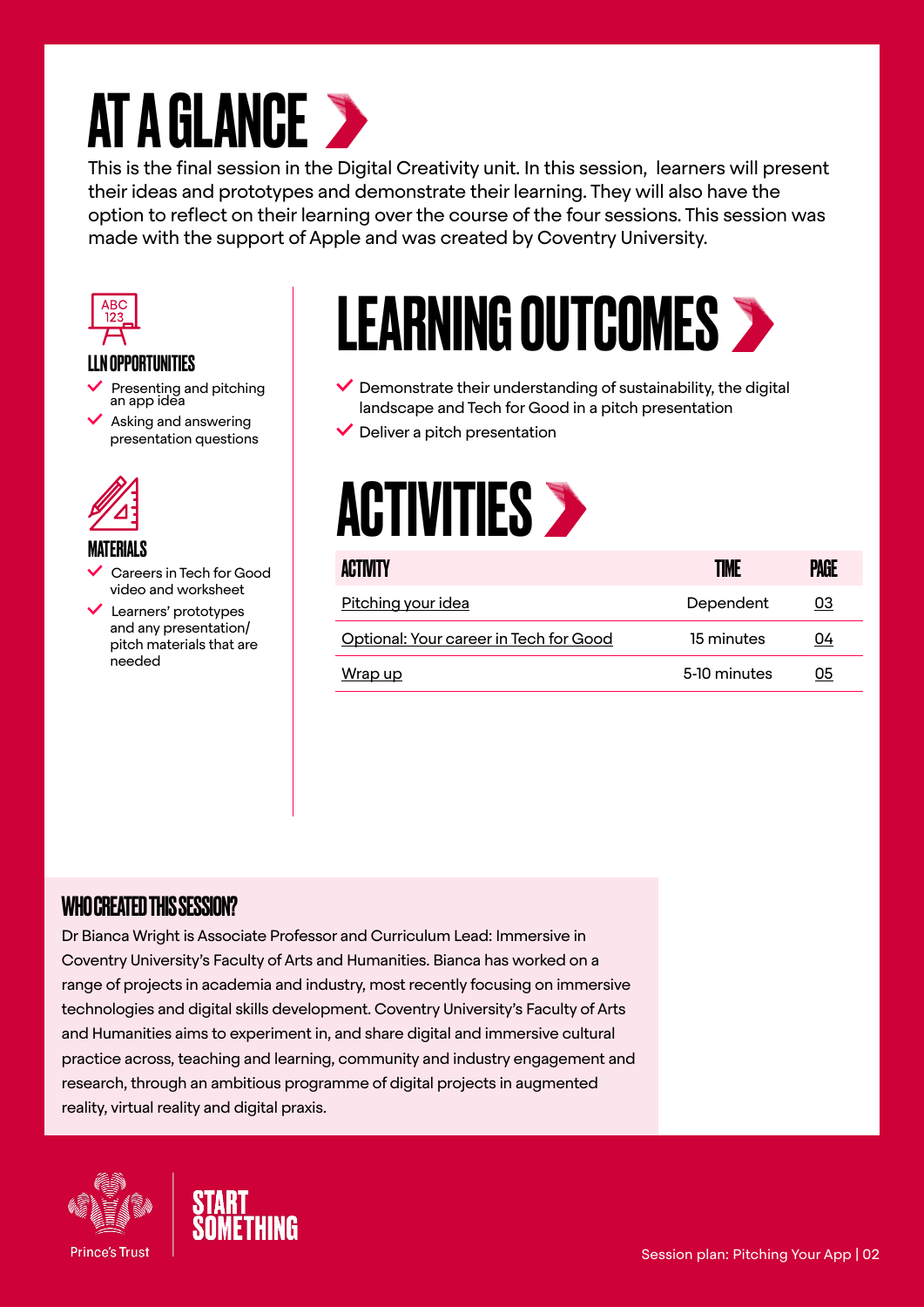# <span id="page-2-0"></span>PITCHING YOUR IDEA >



Dependent (approx. 10-15 minutes per pitch and 5 minutes per pitch for feedback)



MATERIALS

 Learners' prototypes and any presentation/pitch materials

# **ACTIVITY STEPS >**

- 1. Start the session by reminding learners that they will be pitching their app ideas and prototypes today. Ensure they are all ready and prepared to present.
- 2. Give each group 10-15 minutes to pitch their app idea.
- 3. After each group has presented, allow around 5 minutes for feedback. You should provide feedback on how the idea addresses the chosen SDG and how well the idea was communicated.

Then encourage the other groups to give feedback. They should consider:

- The idea itself What made it a good idea? How could it be improved?
- The prototype Was it easy to understand what the app does and how it works through the demonstration of the prototype? Was there anything missing from the explanation?
- The structure of the presentation Was it easy to follow the idea? What parts of pitching best practice were used? Where could there be improvements?
- 4. Congratulate the learners on all their hard work. Encourage the groups to discuss and reflect on the feedback they received - is there anything they would improve about their idea or prototype?

If appropriate, you could get the groups to write down their reflections and actions they would take to enhance their app ideas in the future.



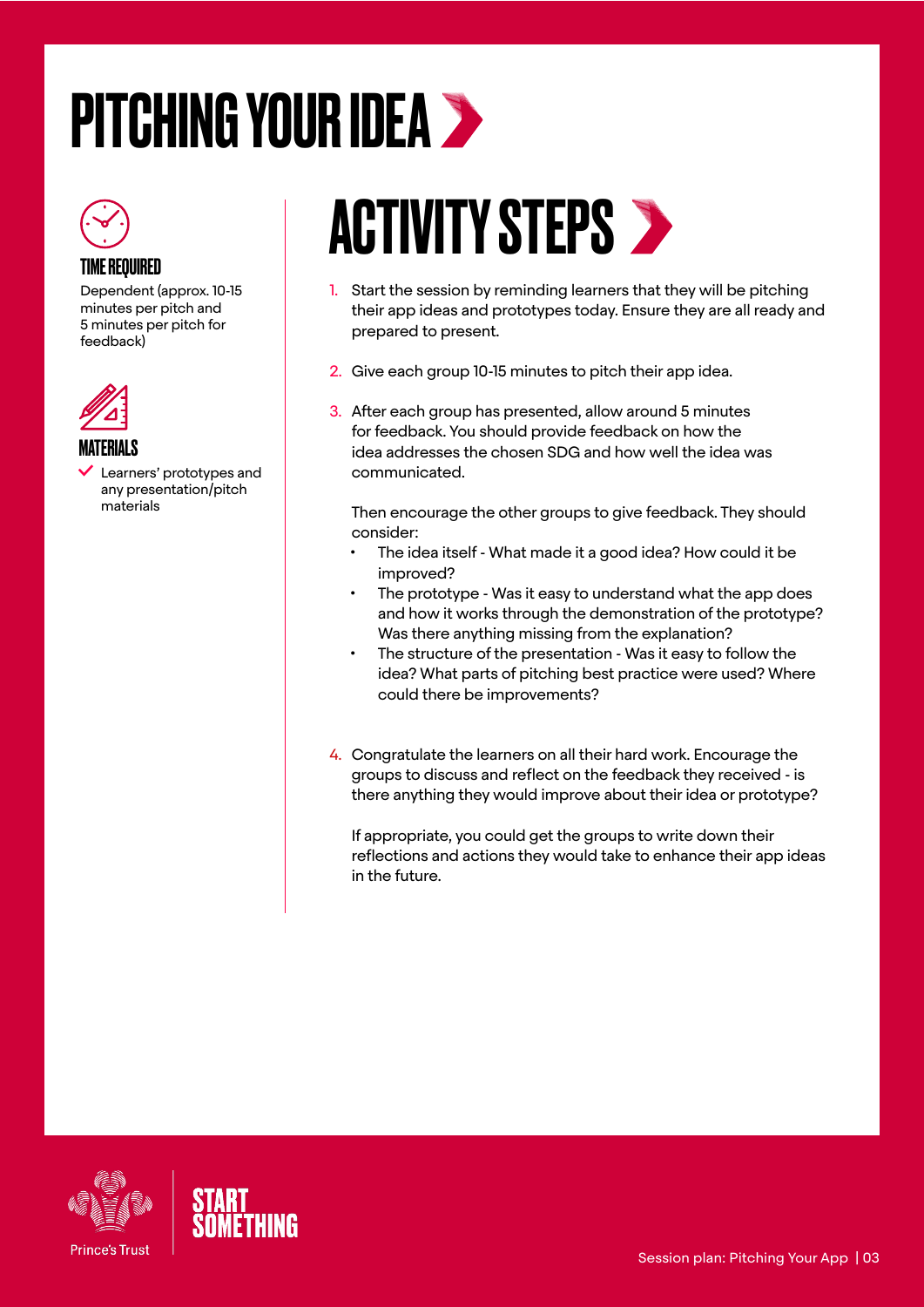# <span id="page-3-0"></span>OPTIONAL: YOUR CAREER IN TECH FOR GOOD





#### MATERIALS

- Careers in Tech for Good video
- Careers in Tech for Good worksheet

## **ACTIVITY STEPS >**

- 1. Ask the learners if they have thought about career opportunities in the digital space. Thinking about what they have learned over the past four sessions, what kinds of jobs can they imagine doing?
- 2. Play the Careers in Tech for Good video. Ask the learners if there was anyone in the video that stood out for them and any careers that they would be interested in pursuing.
- 3. Hand out the Careers in Tech for Good worksheet. Ask the learners to consider the questions on the worksheet and write down their answers.
- 4. Encourage a group discussion and ask learners to share their answers.

#### FURTHER RESOURCES

- Tech for Good:<https://techforgood.global/> this site offers information about Tech for Good and includes a job board
- TBD community: [https://www.tbd.community/en/career](https://www.tbd.community/en/career-advice)[advice](https://www.tbd.community/en/career-advice) - this site offers careers advice as well as a jobs board
- Best Tech Careers 2021: The Most Competitive Jobs [https://careerkarma.com/blog/best-tech-jobs/](https://careerkarma.com/blog/best-tech-jobs/  )